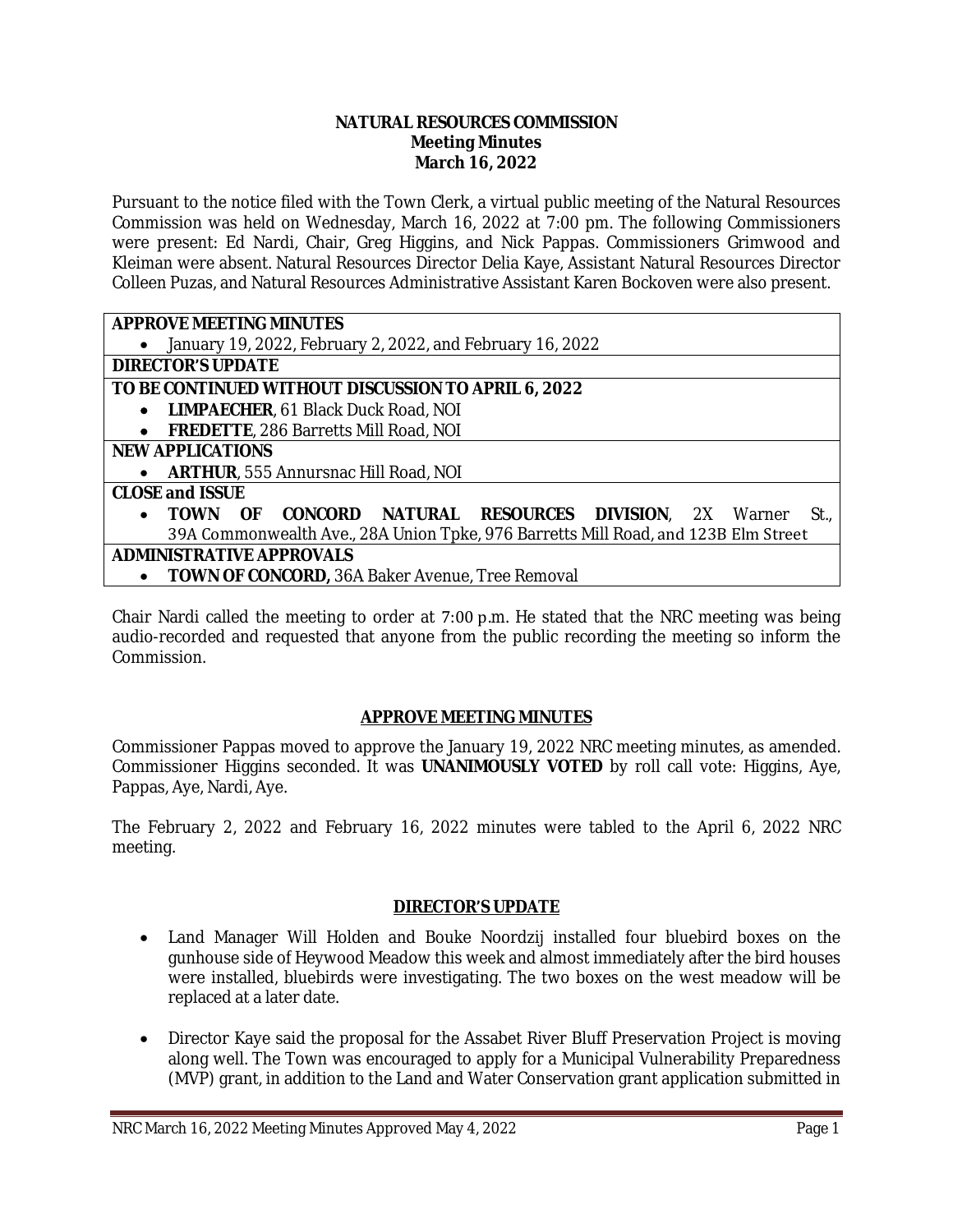January. The MVP grant is due on May 5th. Director Kaye said that both grants are for \$500,000 but only one grant would be awarded, if successful.

 Director Kaye informed the Commission that someone has recently been posting mean-spirited signage at White Pond. The Commission felt that the signage was unproductive and could be considered threatening, and that the work being done at the White Pond beach is considerate and unobtrusive. Director Kaye noted the robust tree mitigation plan for trees that needed to be removed for the ADA-compliant path and other improvements.

# **TO BE CONTINUED TO APRIL 6, 2022**

## **Notice of Intent, Limpaecher, 61 Black Duck Road, DEP File #137-1578**

Chair Nardi reopened the hearing seeking approval to construct an addition, convert an existing deck into a sunroom, extend the rear deck, and remove failing retaining wall within the 100-foot Buffer Zone to Bordering Vegetated Wetlands.

At the request of the Applicant, Commissioner Higgins moved to continue the hearing to April 6, 2022. Commissioner Grimwood seconded. It was **UNANIMOUSLY VOTED** by roll call vote: Higgins, Aye, Pappas, Aye, Nardi, Aye.

## **Notice of Intent, Fredette, 286 Barretts Mill Road, DEP File #137-1590**

Chair Nardi opened the hearing seeking approval to remove a wooden deck, shed, portions of a paved driveway, and retaining walls; install an in-ground swimming pool, pool house, boardwalk, stone patio, retaining walls, vegetable garden, fencing, and stone steppers; repave a driveway, and relocate a playset within Bordering Land Subject to Flooding, the 200-foot Riverfront Area to Spencer Brook and an unnamed perennial tributary to Spencer Brook, and the 100-foot Buffer Zone to Bank and Bordering Vegetated Wetland.

At the request of the Applicant, Commissioner Higgins moved to continue the hearing to April 6, 2022. Commissioner Grimwood seconded. It was **UNANIMOUSLY VOTED** by roll call vote: Higgins, Aye, Pappas, Aye, Nardi, Aye.

## **NEW APPLICATIONS**

## **Notice of Intent, Arthur, 555 Annursnac Hill Road, DEP File #137-1592**

Chair Nardi opened the hearing seeking approval to replace an existing septic system within the 100-foot Buffer Zone to Bordering Vegetated Wetlands.

List of plans and documents discussed at this meeting:

- Notice of Intent Application; and
- Septic Plan prepared by Innovative Septic Design, Inc. revised March 10, 2022.

Matthew Marro of Matthew Marro Environmental Consulting attended tonight's meeting. Mr. Marro explained that a portion of the new septic system will be within 100-foot BZ. Some trees will have to be removed. A replanting plan has been submitted. Tree protection will be provided for the remaining trees. Chair Nardi asked if the tree located at the southern part of the property will be protected. Mr. Marro replied that he will revise the plan to note that tree. Chair Nardi said that staff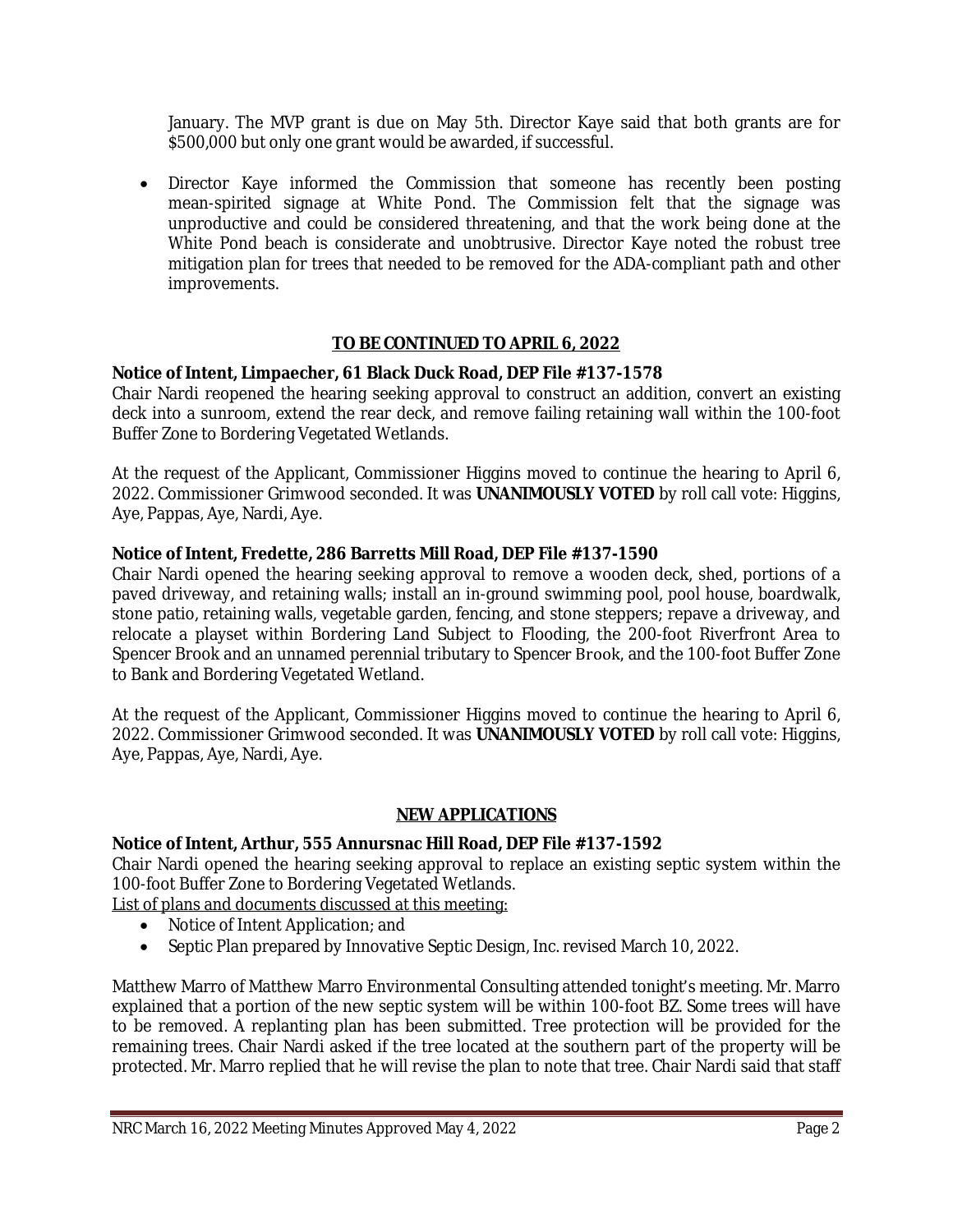noticed five trees have been cut close to the wetlands varying in height and diameter. Mr. Marro said those trees were cut before his client purchased the property. He said his client did cut some small saplings because they were damaged by storms. Mr. Marro said he can add some more trees to the plan in the tree planting area. The NRC approved five additional trees being planted.

Director Kaye informed the Commission that the wetlands on the property were flagged but the flags were not evident when staff went out. Staff reviewed a previous filing which showed that the flags generally lined up and reflagging would not be necessary.

There were no public comments.

Commissioner Higgins moved to close the hearing and issue an Order of Conditions for DEP File #137-1592 with Findings A and B, Standard Conditions 1-20, Standard Conditions 21-52, and pending receipt of a revised plan which will include five additional trees to be replanted in the Buffer Zone in the general location from which they were removed and to put tree protection around the southernmost tree. Commissioner Pappas seconded. It was **UNANIMOUSLY VOTED** by roll call vote: Higgins, Aye, Pappas, Aye, Nardi, Aye.

#### **CLOSE AND ISSUE PERMITS**

#### **Notice of Intent Application, Town of Concord Natural Resources Division, 2X Warner Street, 39A Commonwealth Avenue, 28A Union Turnpike, 976 Barretts Mill Road, and 123B Elm Street, DEP File #137-1585**

Chair Nardi reopened the hearing seeking approval to hydraulically dredge approximately 35,750 cubic yards of accumulated sediment from Warner's Pond, dewater sediments, dispose of sediments in an upland location, and improve the Warner's Pond boat access off Commonwealth Avenue. Activities are proposed in Bank, Bordering Vegetated Wetland, Land Under Waterbodies, Bordering Land Subject to Flooding, and the 100-foot Buffer Zone to Bank and Bordering Vegetated Wetland.

Commissioner Higgins moved to close the hearing and issue an Order of Conditions for DEP File #137-1585 with Findings A, B, and C, Standard Conditions 1-20, and Special Conditions 21-76. Commissioner Pappas seconded. It was **UNANIMOUSLY VOTED** by roll call vote: Higgins, Aye, Pappas, Aye, Nardi, Aye.

## **Administrative Approvals:**

## **Town of Concord, 36A Baker Avenue, Tree Removal**

Director Kaye explained there is a 12-inch Norway maple shading the new pollinator meadow at the Baker Avenue boat launch. The tree is on the 200-foot Riverfront boundary. Land Manager Will Holden and Trails Committee Chair Bob White will flush cut the tree. Approval was granted.